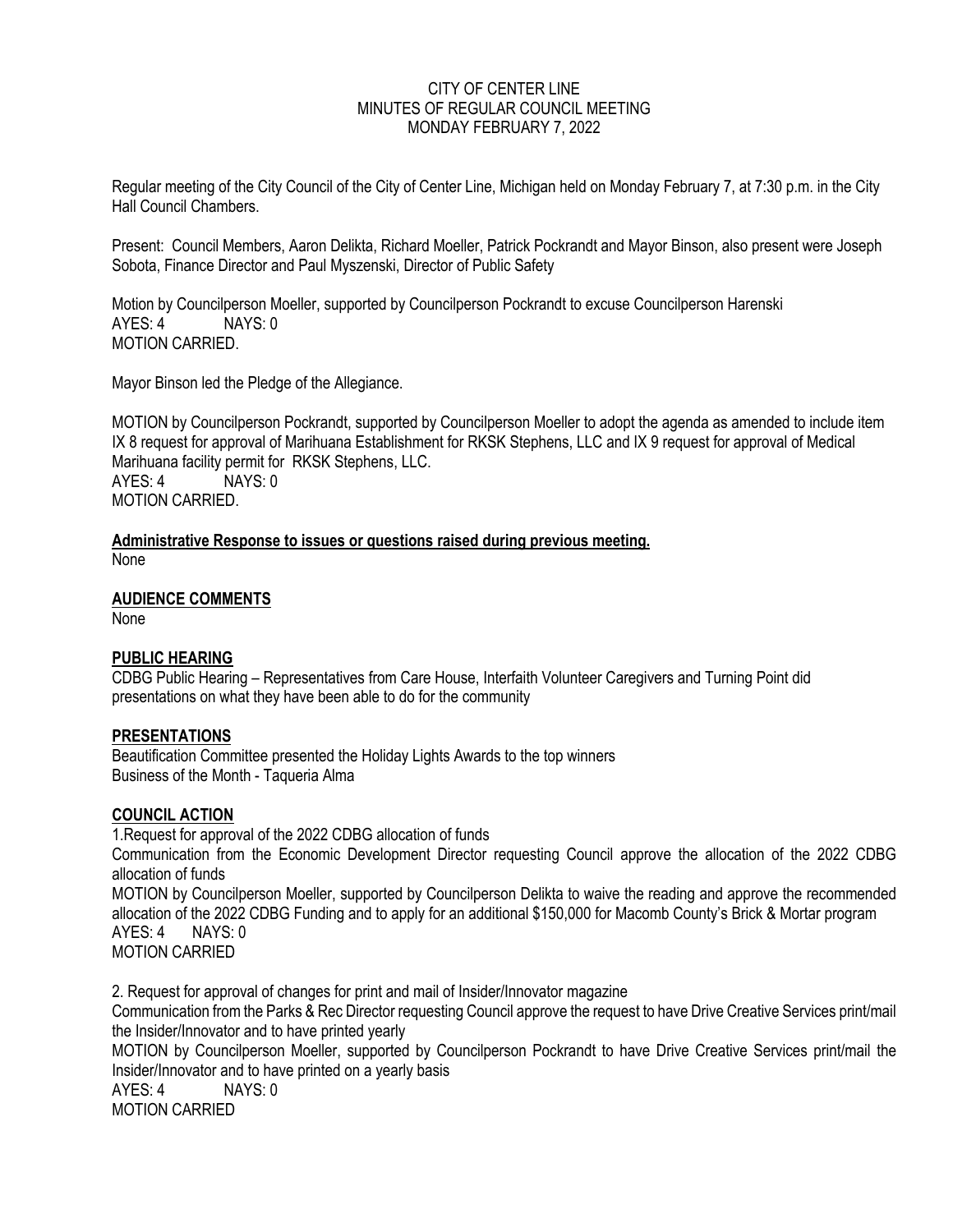3. Request for approval to adopt proposed Tree Management Program Communication from the City Manager requesting Council approve the attached Tree Management Program MOTION by Councilperson Pockrandt, supported by Councilperson Delikta to waive the reading and approve the request to adopt the proposed Tree Management Program AYES: 4 NAYS:0 MOTION CARRIED

4. Request approval of Letter of Understanding with AFSCME Local 1103 for a phone stipend Communication from the City Manager requesting Council approve the LOU for phone stipend for DPW Employees MOTION by Councilperson Delikta, supported by Councilperson Pockrandt to approve the LOU with AFSCME and authorize the phone stipend in the amount not to exceed \$25.00 per month or \$300 annually per person AYES: 4 NAYS:0

MOTION CARRIED

5. Request approval of Health Care Coverage for 2022 - 2023 Communication from the City Manager requesting Council approve renewal of health care coverage insurance with BC/BS and supplemental coverage with EHIM MOTION by Councilperson Pockrandt, supported by Councilperson Delikta to approve the allocation of health care coverage with BC/BS and supplemental coverage with Employee Health Insurance Management (EHIM) AYES: 4 NAYS:0 MOTION CARRIED

6. Request approval of Resolution 2022-003 – Healthcare Contributions

Communication from the City Manager requesting Council approve Resolution 2022-003 requiring a 20% contribution toward healthcare insurance costs for the 2022 plan year

MOTION by Councilperson Moeller, supported by Councilperson Pockrandt to waive the reading and adopt Resolution 2022.003 requiring 20% employee contribution towards healthcare insurance costs for the plan year beginning March 1, 2022 AYES: 4 NAYS:0

MOTION CARRIED

7. Request approval of a full-time Ordinance Enforcement Officer

Communication from the Public Safety Director requesting Council approve the request of hiring a full-time Ordinance Officer MOTION by Councilperson Moeller, supported by Councilperson Delikta to approve the request of hiring a full-time Ordinance Officer and to discontinue the two part-time positions

AYES: 4 NAYS:0

MOTION CARRIED

8. Request for approval of Marihuana Establishment (MRTMA – ADULT USE) permit for RKSK Stephens, LLC, to operate one State Licensed Marihuana Establishment (MRTMA – ADULT USE) in the city of Center Line, specifically three (3) Class C Grows to be located at 26830 Liberal Street

Communication from the City Manager requesting approval of a Marihuana Establishment (MRTMA – ADULT USE) permit for RKSK Stephens, LLC

MOTION by Councilperson Moeller, supported by Councilperson Pockrandt to approve the MRTMA – Adult Use permit for RKSK Stephens, LLC for three (3) Class C Grows to be located at 26830 Liberal Street AYES: 3 ABSTAIN: 1 MOTION CARRIED

9. Request for approval of Medical Marihuana Facility Permit for RKSK Stephens, LLC, to operate one State Licensed Medical Marihuana Facility in the city of Center Line, specifically one Class C Grow to be located at 26830 Liberal Street Communication from the City Manager requesting approval of a Medical Marihuana permit for RKSK Stephens, LLC MOTION by Councilperson Delikta, supported by Councilperson Moeller to approve the Medical Marihuana permit for RKSK Stephens, LLC for one (1) Class C Grow to be located at 26830 Liberal Street AYES: 3 ABSTAIN: 1 MOTION CARRIED